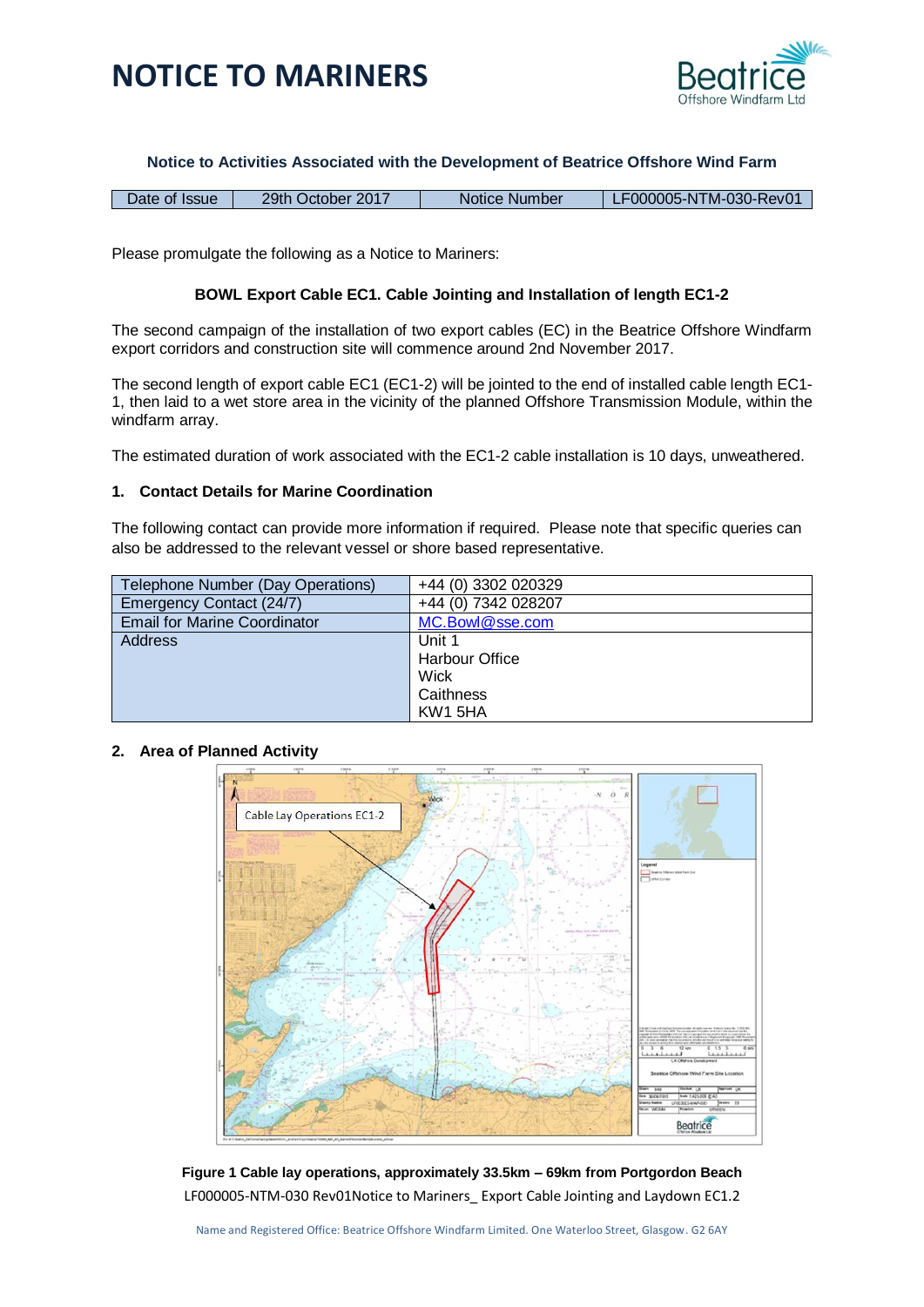



**Figure 2 Cable Wet store location within the array area**

The locations of the start and end of the cable lay route are presented in the following table:

| <b>Approximate location of</b><br>cable laydown end EC1.1    | <b>Latitude WGS84</b> | Longitude WGS84 |  |
|--------------------------------------------------------------|-----------------------|-----------------|--|
| <b>KP 34 on EC1</b>                                          | 57° 58.0615'N         | 003°02.2797'W   |  |
|                                                              |                       |                 |  |
| <b>Approximate location of</b><br>cable wet store loop EC1.2 | <b>Latitude WGS84</b> | Longitude WGS84 |  |
| <b>KP 67.7 on EC1</b>                                        | 58° 14.806'N          | 002°53.028'W    |  |

|  |  | Table 1 Cable installation operations, approximately 33.9 km – 68 km from Portgordon Beach |  |  |  |  |  |  |
|--|--|--------------------------------------------------------------------------------------------|--|--|--|--|--|--|
|--|--|--------------------------------------------------------------------------------------------|--|--|--|--|--|--|

### **3. Activity Description**

On behalf of BOWL, Nexans Norway AS using the CLV Nexans Skagerrak will install the second section of an export cable. The work will commence with preparatory work consisting of:

- Prelay survey by the Skagerrak from KP34 to KP68
- Recovery of the end of EC1.1 to the deck of Skagerrak, then performing the jointing of EC1-1 to EC1-2 on board the vessel, in the vicinity of KP34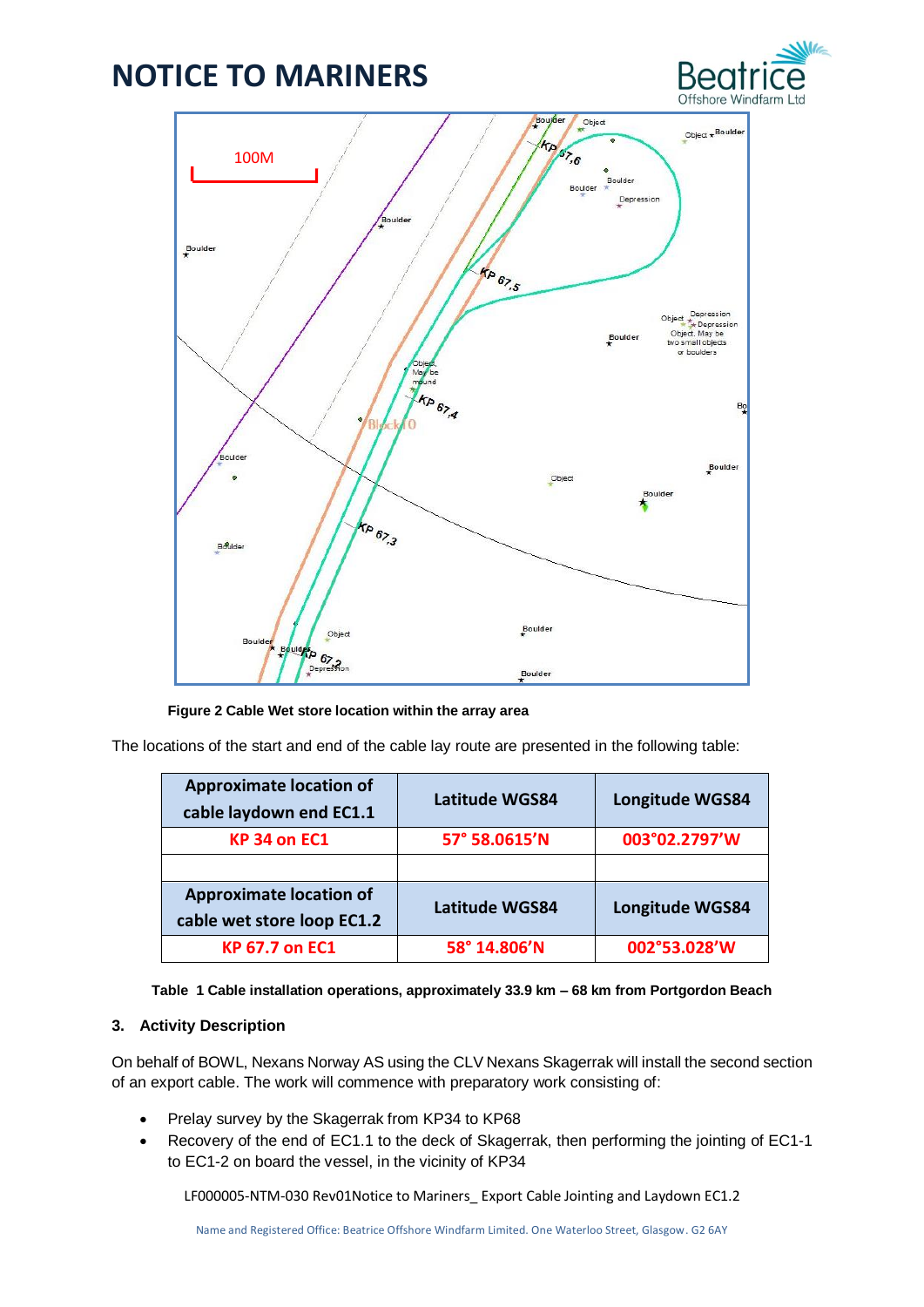

• Laydown the joint

On completion of the jointing work, the vessel will commence the cable lay from KP34, to the wind farm area (Figure 1), where the end will be laid down in a loop on the seabed for recovery and connection at a later stage (Figure 2).

The cable lay will be supported by two guard vessels, Artemis INS564 and Atlas FR101 which will guard the operations during cable jointing and lay and thereafter guard the unprotected cable on the seabed.

A further guard vessel, Morning Dawn PD359, will continue to operate to the south of the EC1-2 cable length, to guard the unprotected sections of cable EC1-1.

### **4. Vessels Associated with the Activity**

The vessels that are involved with the described operation are the CLV Nexans Skagerrak and the guard vessels Artemis INS564, Atlas FR101, and Morning Dawn PD359.

| <b>CLV Nexans Skagerrak</b>                |                                                                                                                   |  |  |
|--------------------------------------------|-------------------------------------------------------------------------------------------------------------------|--|--|
| <b>General Description and Dimensions:</b> | Cable Layer L:99.75m / B:35.41m                                                                                   |  |  |
| <b>Call Sign:</b>                          | <b>LCEK</b>                                                                                                       |  |  |
| <b>MMSI:</b>                               | 257253000                                                                                                         |  |  |
| <b>Onshore Representative:</b>             | Øyvind Haug<br><b>BEATRICE Installation Engineering Manager</b><br>Mob: +47 916 27 674<br>Office: +47 22 88 65 09 |  |  |
|                                            |                                                                                                                   |  |  |

### **GV Atlas FR101**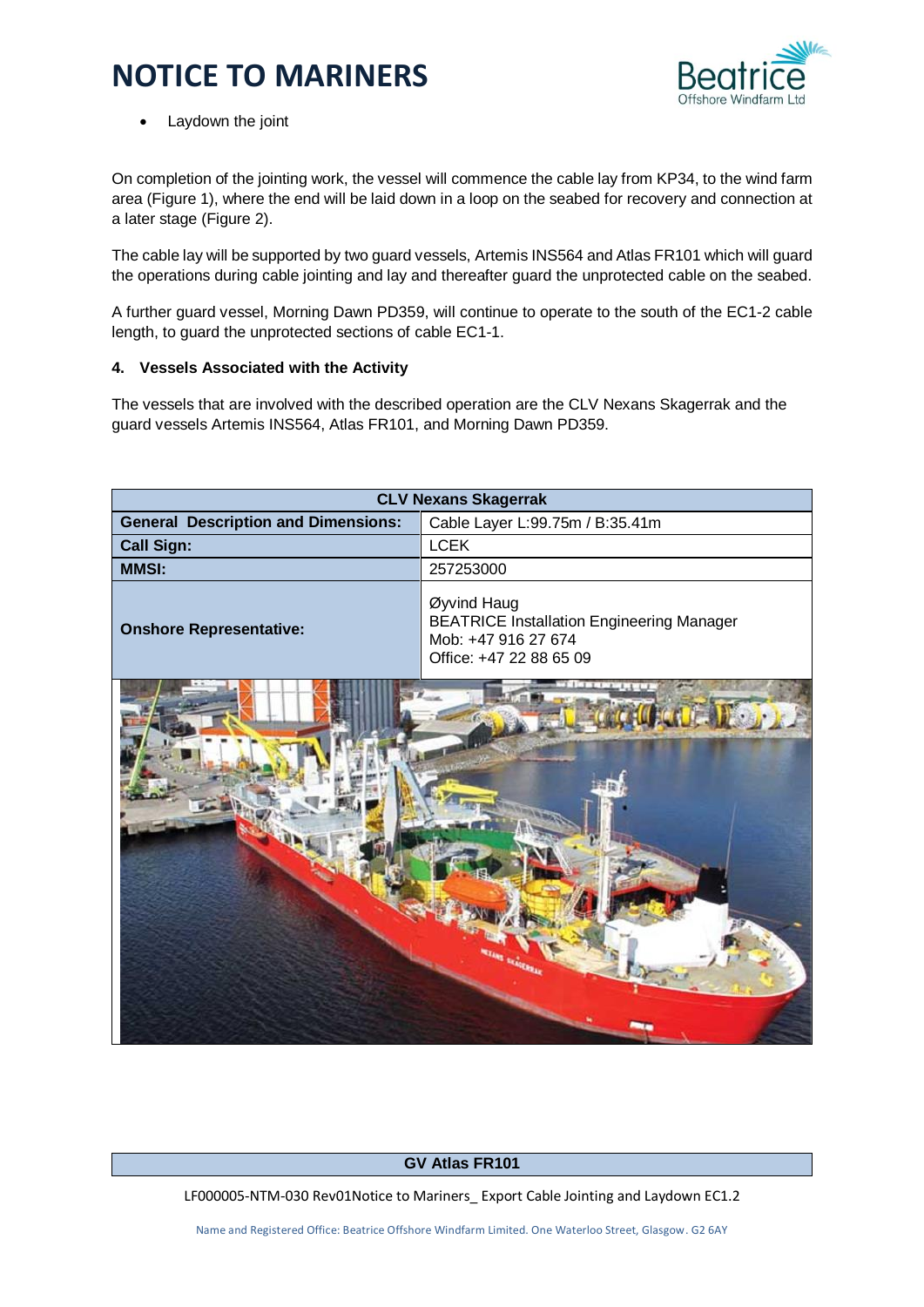

 $\overline{\phantom{a}}$ 

| <b>General Description and</b><br><b>Dimensions:</b> | Guard Vessel, L:20m / B: 6m                                                                                       |  |
|------------------------------------------------------|-------------------------------------------------------------------------------------------------------------------|--|
| <b>Call Sign:</b>                                    | MPUD3                                                                                                             |  |
| <b>MMSI:</b>                                         | 235001670                                                                                                         |  |
| <b>Onshore Representative:</b>                       | Øyvind Haug<br><b>BEATRICE Installation Engineering Manager</b><br>Mob: +47 916 27 674<br>Office: +47 22 88 65 09 |  |
| <b>R101</b>                                          | <b>FR10</b>                                                                                                       |  |

| <b>GV Artemis INS569</b>                   |                                                                                                                                      |  |  |  |
|--------------------------------------------|--------------------------------------------------------------------------------------------------------------------------------------|--|--|--|
| <b>General Description and Dimensions:</b> | Guard Vessel L 27.6m / B 8.7m / D 5.1m                                                                                               |  |  |  |
| <b>Call sign</b>                           | MVIX5                                                                                                                                |  |  |  |
| <b>MMSI</b>                                | 233975000                                                                                                                            |  |  |  |
| <b>Onshore representative</b>              | Øyvind Haug - Nexans Norway AS<br><b>BEATRICE Installation Engineering Manager</b><br>Mob: +47 916 27 674<br>Office: +47 22 88 65 09 |  |  |  |
| <b>INS 564</b>                             | <b>INS 565</b>                                                                                                                       |  |  |  |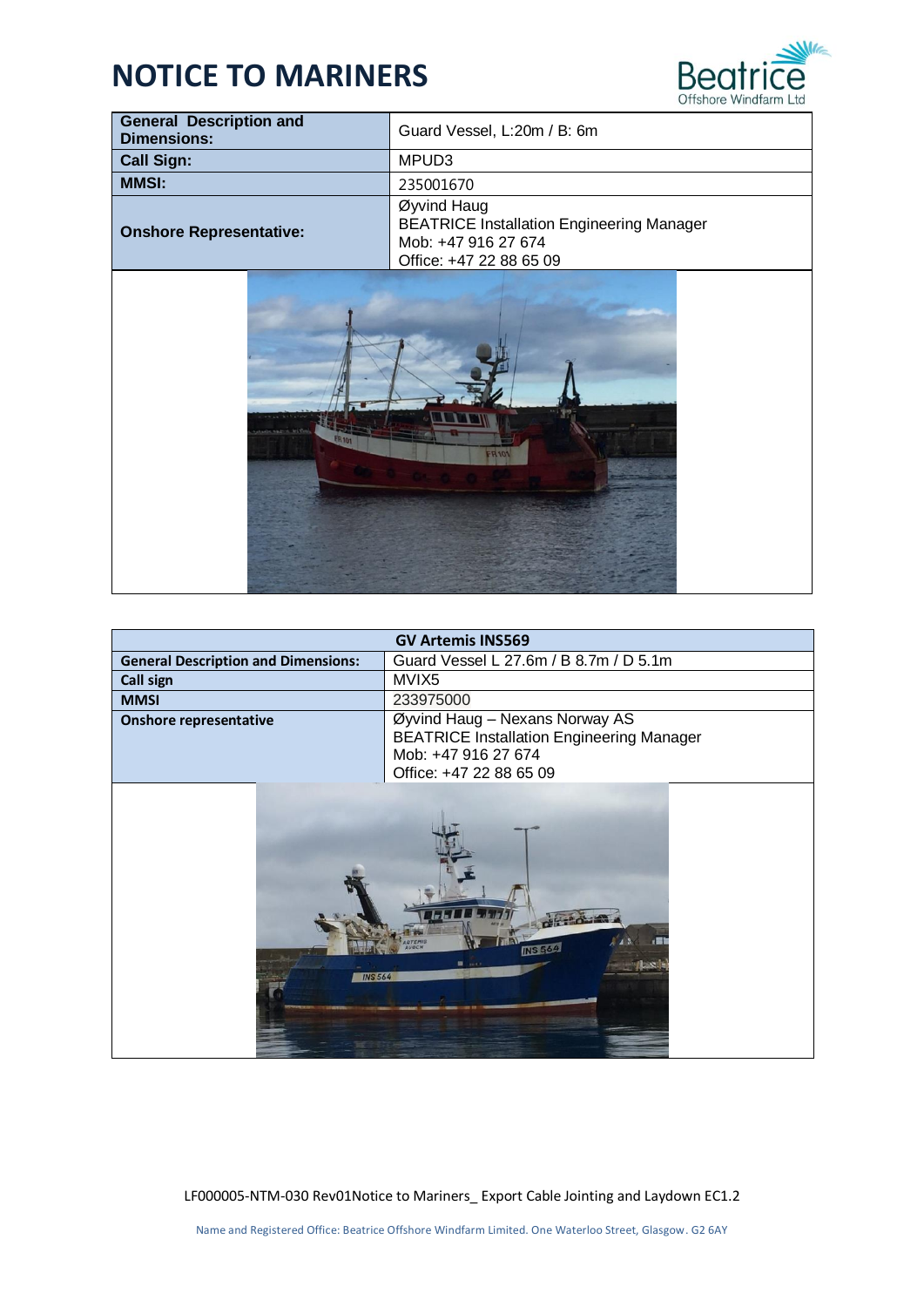

| <b>GV Morning Dawn PD359</b>                                                   |                                                                                                                                      |  |  |  |
|--------------------------------------------------------------------------------|--------------------------------------------------------------------------------------------------------------------------------------|--|--|--|
| Guard vessel, L 44.98m, B9.00 m,<br><b>General Description and Dimensions:</b> |                                                                                                                                      |  |  |  |
| Call sign                                                                      | MHEU3                                                                                                                                |  |  |  |
| <b>MMSI</b>                                                                    | 232253000                                                                                                                            |  |  |  |
| <b>Onshore representative</b>                                                  | Øyvind Haug - Nexans Norway AS<br><b>BEATRICE Installation Engineering Manager</b><br>Mob: +47 916 27 674<br>Office: +47 22 88 65 09 |  |  |  |



### **5. Crew transfers**

None anticipated.

### **6. Adverse Weather Conditions**

Should adverse weather occur during the jointing and / or laying, the CLV Nexans Skagerrak will cease cable lay operations and hold position until suitable working weather returns. The vessel is severely restricted in manoeuvrability in the event of adverse weather.

| <b>Weather limit</b> | <b>Pick Up cable</b> | <b>Jointing</b>  | Laydown Joint    | Laying           |
|----------------------|----------------------|------------------|------------------|------------------|
| Max Wind Force       | $10 \text{ m/s}$     | $18 \text{ m/s}$ | $8 \text{ m/s}$  | $15 \text{ m/s}$ |
| Max Wave Height, Hs  | 1.5 m                | 2.0 <sub>m</sub> | 1.0 <sub>m</sub> | 3.0 <sub>m</sub> |

The operational limits for the CLV Nexans Skagerrak are listed below:

### **7. General Safety Advice**

All vessels engaged in the construction activity will exhibit appropriate lights and shapes prescribed by the International Regulations for Preventing Collisions at Sea; relative to their operations. All vessels engaged in the activity will also transmit an Automatic Identification System (AIS) message.

Use of Safety Zones within the Beatrice Offshore Windfarm Construction Area: